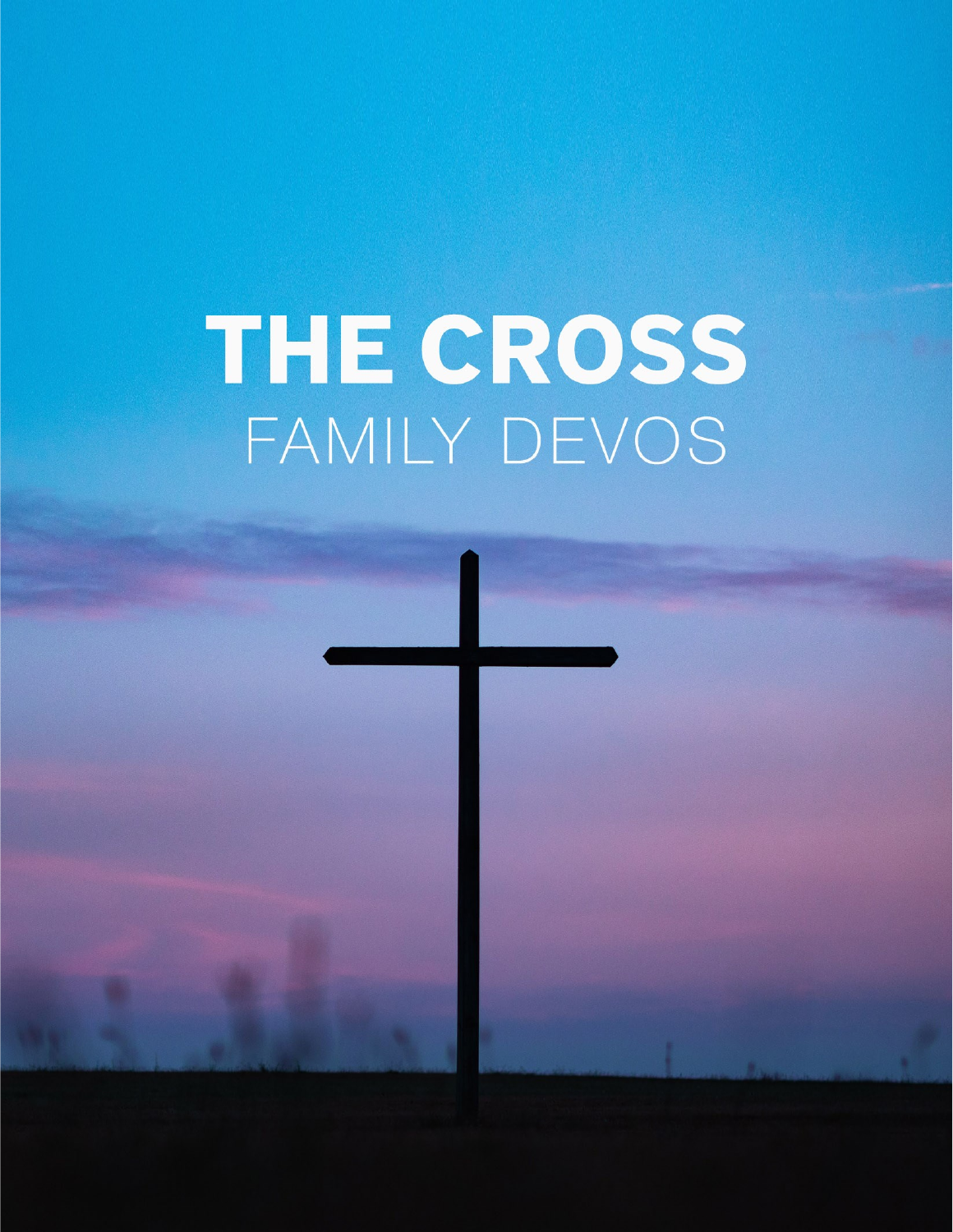## **Into Your Hands**

## **Scripture:** Luke 23:44-46

#### **Memory Verse:** Revelation 7:9

"After these things I looked, and behold, a great multitude which no one could number, of all nations, tribes, peoples, and tongues, standing before the throne and before the Lamb, clothed in white robes, with palm branches in their hands."

## **For My Family**

The crowd that watched as Jesus was crucified thought that this was the end. Jesus had been born humbly in Bethlehem, grown up in Nazareth, preached, healed, and now He was about to die. But Jesus knew something that everyone else didn't know. Jesus knew that this was just the beginning.

The last thing we see Jesus say as He was dying on the cross is found in Luke 23. We read that Jesus cried out with a loud voice, "Father, into Your hands I commit My spirit," and then He breathed no more. Jesus was saying to His Father in Heaven, "Get ready everyone, I'm about to come home!" You see, Jesus knew that no matter how long we live here on earth, if the Lord gives us 10 years, or 40 years, or 70 years, or even 100 years to live, when we take our last breath here, we actually start our real, forever lives.

In 1 Peter 2:11, Peter writes to us and calls us something really interesting. He calls Christians, "Sojourners and Pilgrims." A sojourner is someone who travels through one place to get to their real destination. A pilgrim is someone who goes on a journey with a spiritual purpose. Peter is telling us that our lives here on earth are really just us travelling until we get to our true home, our forever home in Heaven. Our lives, in many ways, are just journeys that we are going on, and at the end of that journey is Jesus.

Our memory verse today is taken from a book that shows some wonderous images of Heaven. In the book of Revelation, we read some things about what Heaven will be like. In chapter 7 we read that one thing that we will see when we get to Heaven is vast crowd of people, so many people that we can't even count them. These people will be from every country in the world. All of the different people groups and every different language will be standing together, and we will all be praising Jesus.

If you know someone who has gone to Heaven, then I want you to imagine them dressed all in white, standing in a great big group of other people, with their hands raised, singing to Jesus. All of our loved ones who have gone to Heaven before us will be there, and guess what, they are so, so happy to be there, and one day, we will be there too. One day, just like those who have gone before us, we will go and live in our forever home with all of our loved ones, and most importantly, Jesus.